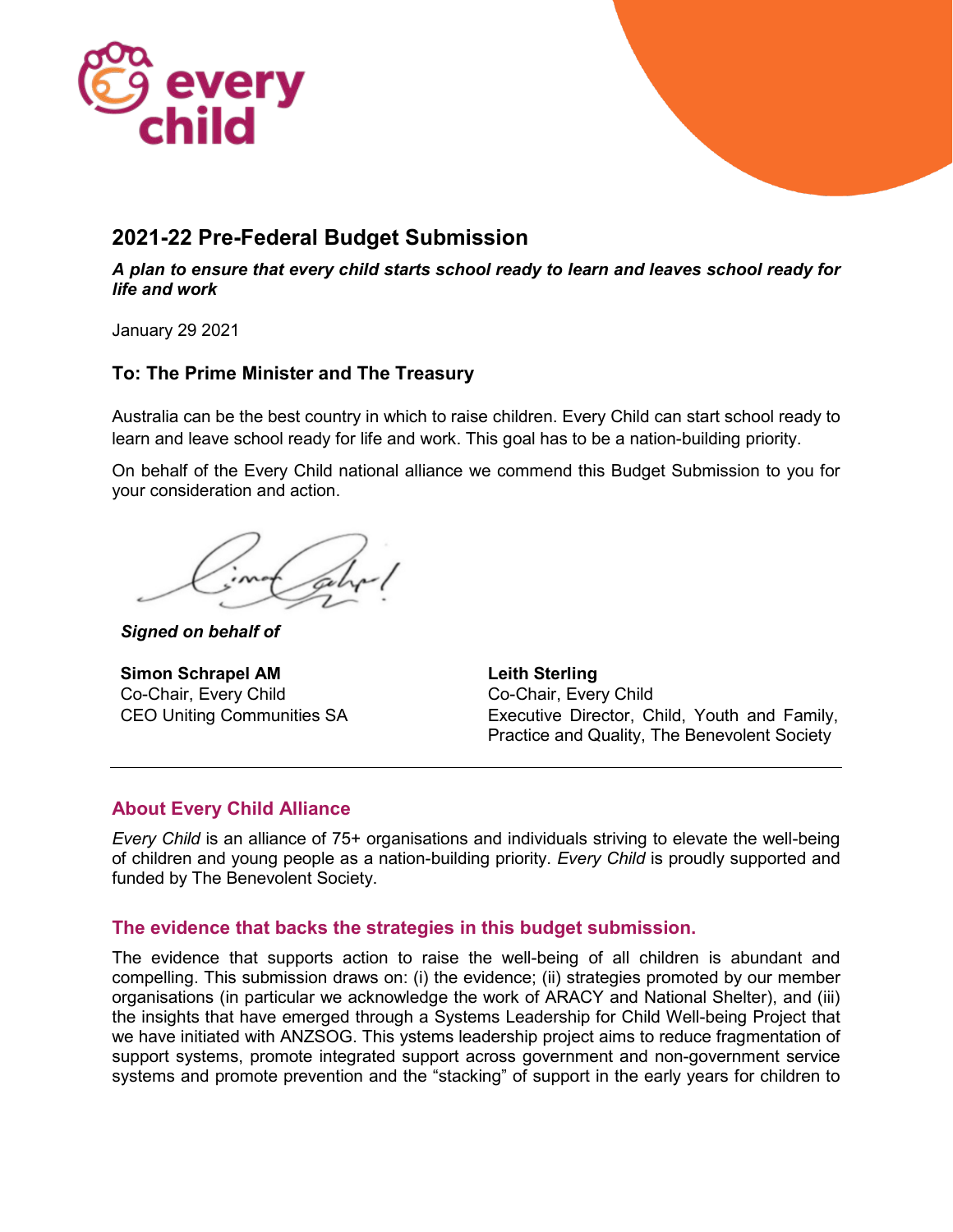

disrupt childhood adversity and trauma. The Every Child ANZSOG systems leadership project has the support of the Prime Minister and other heads of state.

Prior to COVID-19 most Australian children (80%) were doing well, but this still left a significant proportion (20%) who consistently were not doing well (AEDC, 2018). As a consequence of COVID, the future outlook for far too many children and young people will be grim. The pre-COVID data demonstrates:

- 1 in 6 (17.1%) young people aged 15 to 19 who responded to Mission Australia's Youth Survey 2019 had been homeless.
- In 2014-15, 15.4 per cent of Australians aged 18 to 24 years suffered high or very high psychological distress, up from 11.8 per cent in 2011 (ARACY Child and Youth Report Card, 2018).



of late action for children. (Telethon Kids Institute, 2019)



# 1.1 million

= the number of children currently at risk of poverty. (ACOSS, 2020)



In every classroom **6 first-time students** start school underprepared

-12 if the classroom is in a disadvantaged area. (AEDC, 2018)



C children live in poverty (ACOSS) with their families forced to choose what basic needs they can afford each week - rent, food, clothes or heating.

Not surprisingly the COVID-19 pandemic has made many indicators worse. For example:

- Young people are especially vulnerable to housing stress related to COVID-19 and the emerging recession, with 44% of renters aged 18 to 24 unable to pay their rent on time (ANU, 2020).
- 40% of young people (aged 15 to 24) feel that the pandemic has impacted their confidence to achieve future goals (Headspace, 2020).

COVID has also highlighted the importance of engaging directly with children and young people on issues that matter to them, particularly across political processes and design participation.

Every Child alliance members call on the federal government to take action in this 2021/22 budget that enables every child, every family, and every community to bounce-back higher than pre-COVID conditions.

This Budget submission proposes a National Child and Youth Future Well-Being and Prosperity strategy that ensures that we all bounce-back – that all children will start school ready to learn and leave school ready for life and work.

## **We propose 6 key national strategies.**

**Recommendation 1. Elevate the prosperity and well-being of children and young people as a nation-building priority and a focus for National Cabinet. Budget commitment required – investment in the planning and development mechanisms across government and community participation.**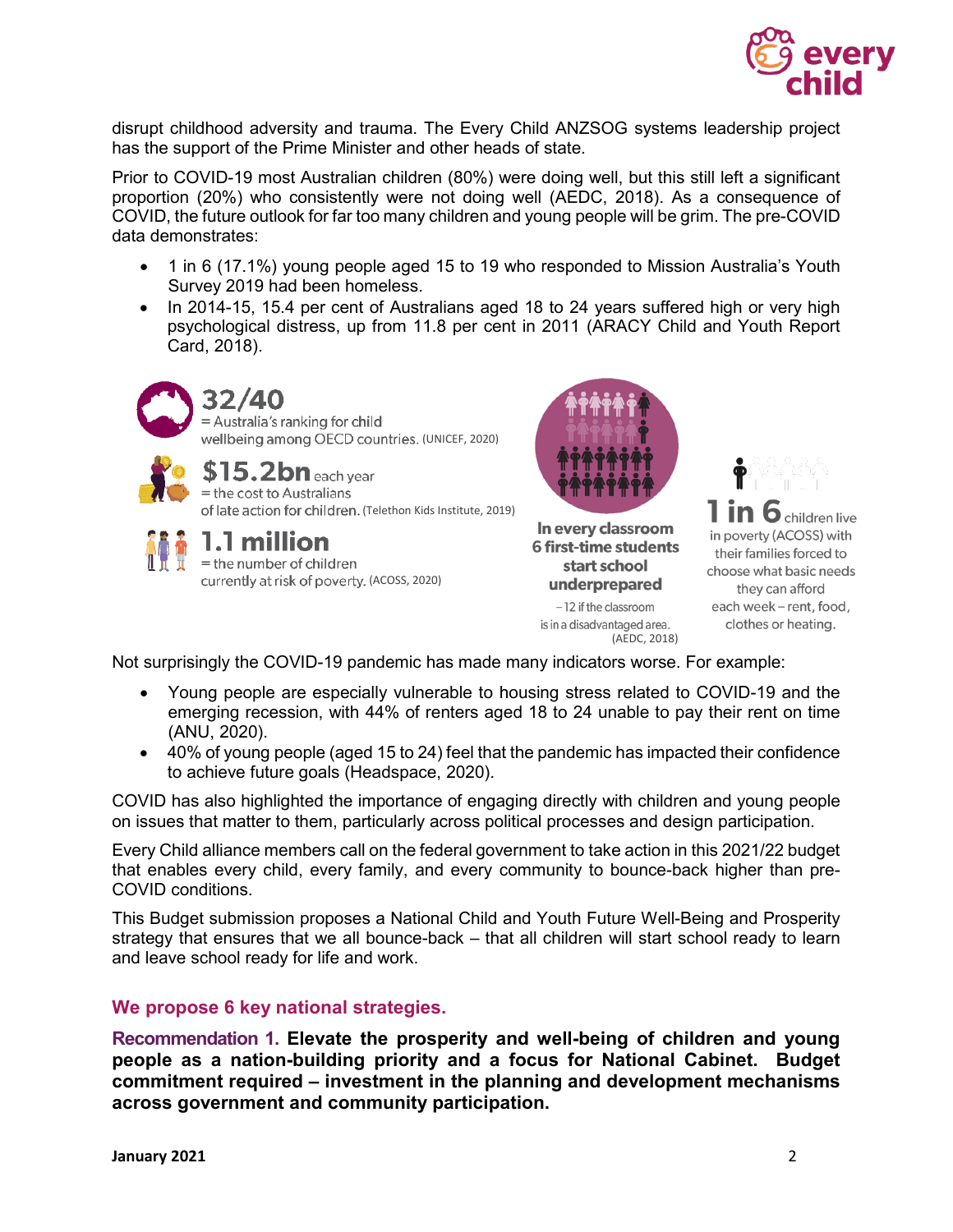

**Recommendation 2. Implement an income, employment and social security strategy that is focused on lifting all children out of poverty. Budget Commitment required – increased investment in social security payments and skills and employment support for vulnerable families.**

**Recommendation 3. Support to First Nations children, young people and families must be a national priority in this and future budgets.**

**Recommendation 4. Increase workforce participation of women by investing in Early Years Learning and Care systems.** 

**Recommendation 5. Invest in a social housing led recovery. Budget commitment required - Cost over forward estimates \$7.7B over 4 years for new construction. Cost \$20m in 2020-2021 for social housing upgrades.**

**Recommendation 6. Reset national policy and service systems for children and families to focus on prevention of harm and hardship and "stack" support across all areas of need in the early years.**

#### **Budget Recommendations Explained.**

**Recommendation 1. Elevate the prosperity and well-being of children and young people as a nation-building priority and a focus for National Cabinet. Budget commitment required – investment in the planning and development mechanisms across government and community participation.**

Support to children and young people and policy frameworks are fragmented. There is a misalignment of policy, investment, and coordinated service delivery within sectors and governments.

The success of the COVID-19 response led through National Cabinet has demonstrated that where there is a will there is a way. Improving child well-being is not a "knowing" problem, it is a "doing" problem.

National Cabinet is a co-ordinated, influential mechanism through which child wellbeing can be elevated and implemented as a nation-building priority.

This strategy requires:

The Prime Minister lead the development of a National Child Well-Being and Prosperity strategy that incorporates housing, income support, health, early learning and care, education, youth participation and all areas that contribute to child and youth well-being. Children and young people must be meaningfully engaged in the design and implementation of this strategy.

The Prime Minister make the measurement, reporting and improvement of the wellbeing of Australian children a regular item for monitoring and action on the agenda for National Cabinet.

#### **Recommendation 2. Implement an income, employment and social security strategy that is focused on lifting all children out of poverty.**

Every Child supports the Australian Council of Social Services' (ACOSS) position that there should be a permanent and adequate increase to JobSeeker, Youth Allowance and related payments (such as the Parenting Payment) that ensures everyone can cover the basics. This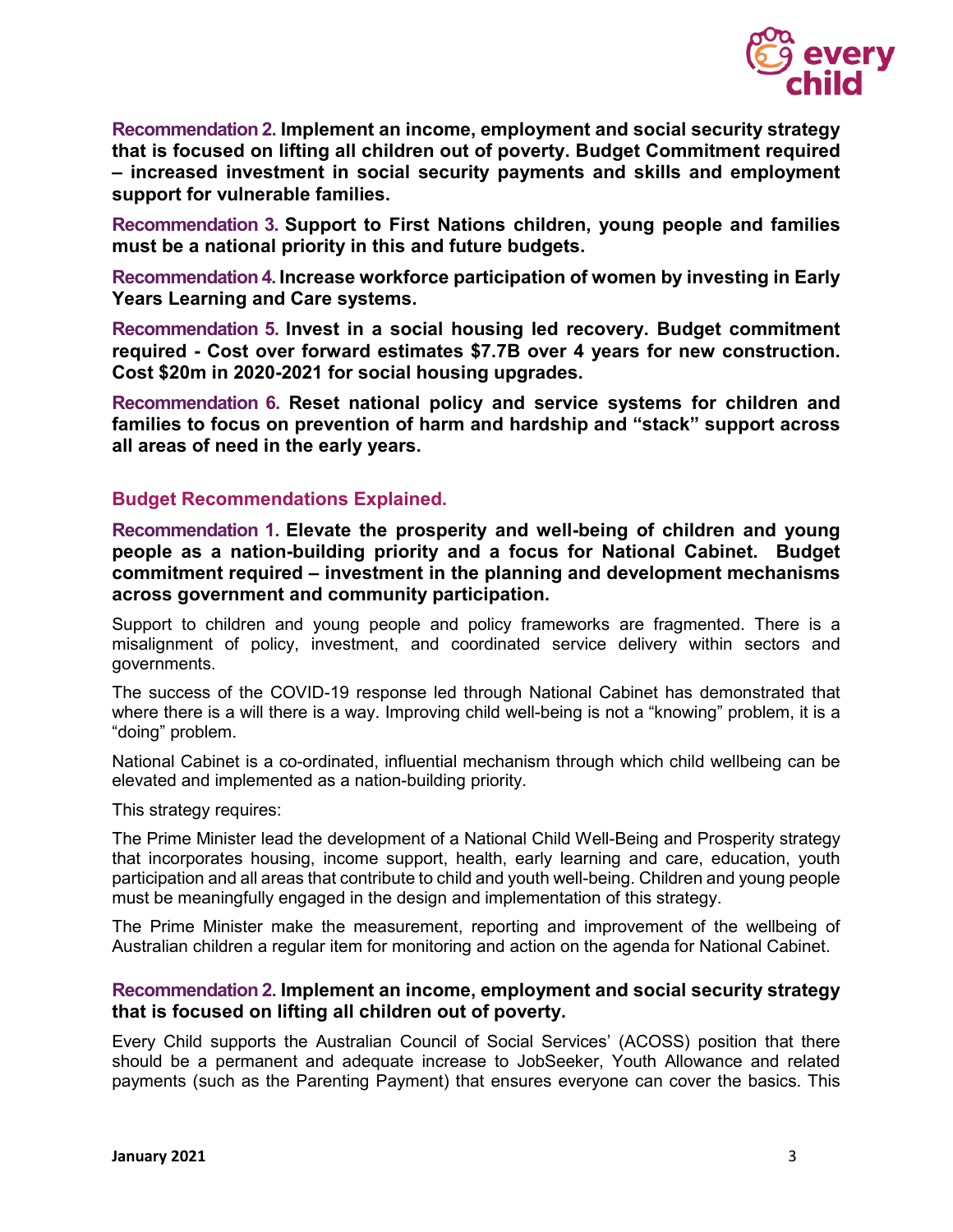

includes single parents, who need a Single Parent Supplement to cover their additional costs, as well as restoration of wage indexation to the Family Tax Benefit.

Childhood poverty is a significant risk factor for poorer outcomes in adulthood. Early years support to families and children can disrupt the drivers of childhood adversity and trauma and get children off to a better start in life.

With increased levels of assistance provided by the Commonwealth during the COVID-19 pandemic, many families have risen out of poverty temporarily. Every Child welcomes the increased payments to families and commends the Commonwealth on this economic stimulus initiative. Let's make this enduring. We urge leaders to "do it for the kids". The view that increased social security is a disincentive to work does not take account of the fact that Australian children do not control this and should not be punished because the economy is not creating enough jobs, or because their parents/carers fail to secure adequate work.

Specific recommended budget actions include:

• That JobSeeker, Youth Allowance and related payments be permanently increased to provide a guaranteed minimum income for all families.

#### **Recommendation 3: Support to First Nations children, young people and families must be a national priority in this and future budgets.**

Every Child supports the work of Family Matters, the Coalition of Peaks, and SNAICC in their call to close the gap on injustice for Aboriginal and Torres Strait Islander people. We support their call to strengthen early years supports for Aboriginal and Torres Children. Increased funding to rollout community controlled services across all areas of child well-being – health, education, early learning and care, housing and more is essential.

We support the establishment of a National Aboriginal and Torres Strait Islander Commissioner to oversee strategies that improve the well-being of Aboriginal and Torres Strait Islander children.

#### **Recommendation 4. Increase workforce participation of women by investing in Early Years Learning and Care systems.**

The evidence indicates that investing in sectors that create more jobs for women – many who might otherwise be struggling to support their families on income support – is good for children and good for the economy.

For example, early intervention can prevent enormous ongoing costs. A 2019 report by CoLab and partners found that every Australian is paying \$607 per year (\$15.2 billion in total) for services that could have been avoided, had children and families in need been provided with early and appropriate help. Much of this help would be delivered by women through roles in the caring sector.

The evidence is clear that stacking support in the early years improves outcomes for children, their families and our entire community *(See Molloy C, O'Connor M, Guo S, Lin C, Harrop C, Perini N, Goldfeld S. (2019).*

Along with our partners ARACY, Thrive By Five and others we recommend that:

• The Commonwealth provide funding for a national roll-out of universal quality early childhood education including: